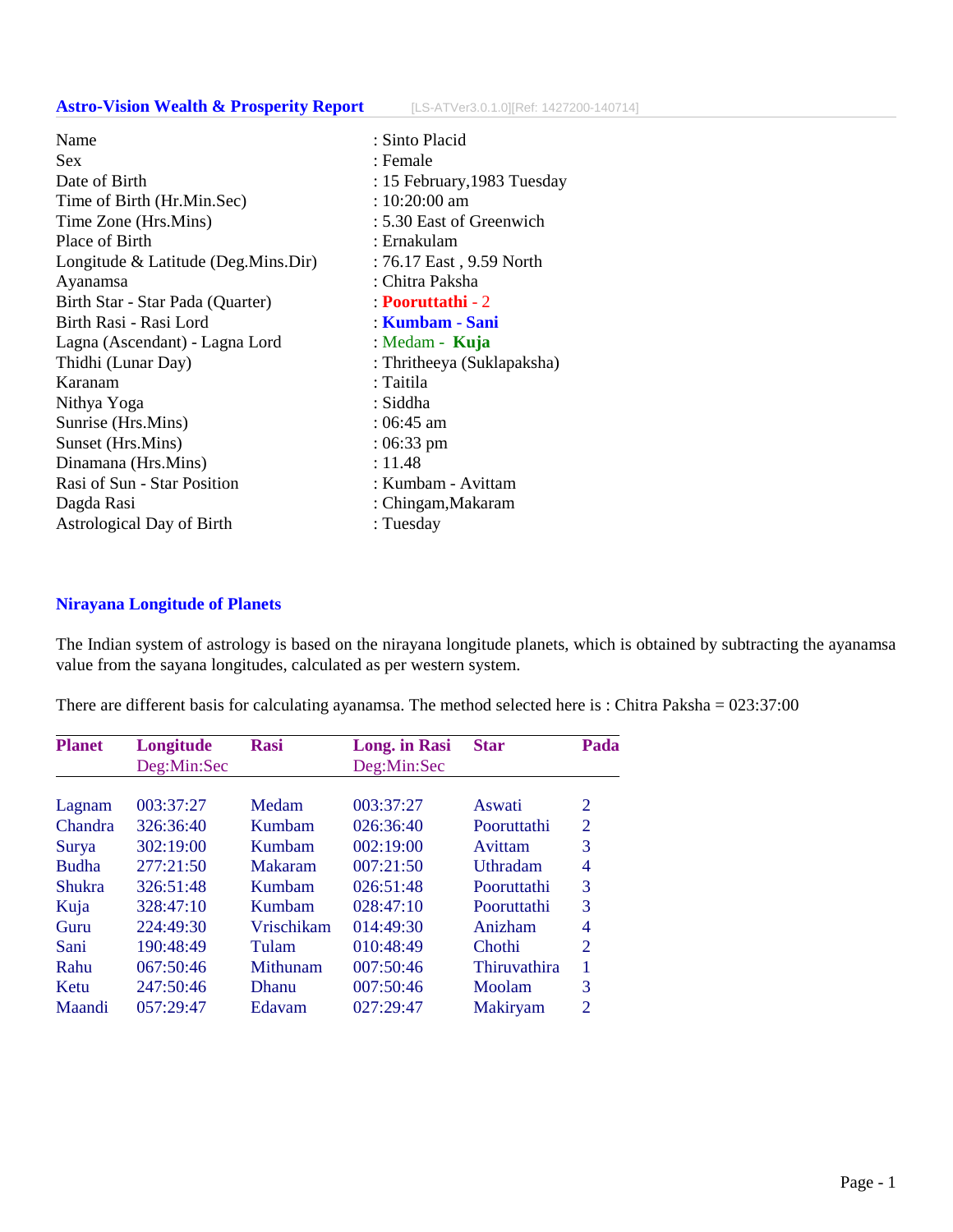|                          | Lag | Maa                                             | Rah | Mer |                | Moo<br>Lag | Ven<br>Mar |
|--------------------------|-----|-------------------------------------------------|-----|-----|----------------|------------|------------|
|                          |     |                                                 |     |     |                |            | Ket        |
| Sun<br>Moo<br>Mar<br>Ven |     | Pooruttathi<br>15 February, 1983<br>10:20:00 am |     |     | <b>Navamsa</b> |            |            |
| Mer                      |     | Rasi<br>Longitude76:17<br>Latitude9:59          |     | Sat |                |            |            |
| Ket                      | Jup | Sat                                             |     | Rah | Jup            | Sun        | Maa        |

Dasa balance at birth  $=$  Guru 8 Years, 0 Months, 24 Days

## **Wealth, land and properties**

Land and properties, wealth, family, speech, food and skills are some of the important topics highlighted by the second house in a horoscope.

As the 2nd lord is in the 11th, you will earn wealth by diverse means and be industrious, ethical and famous. But you will come to realize that enthusiasm is not a replacement for experience. Your health will be better in adulthood than in childhood. Your changing sense of self may be confusing to friends and relatives. You will probably do well in banking, or in the hotel or motel business.

Since Sun and the second lord are positioned in the same house, you will not hesitate to utilise your knowledge and wealth for the benefit of the people and the world in general.

Since Moon and the second lord are positioned together, you will be interested in arts and performances.

Since Mars and the second lord are positioned together, you can stand out in fields connected with law and justice.

Since the second lord and the fourth lord are in conjunction, there are chances of your gaining wealth through maternal connections.

Since the second lord and the fifth lord are in conjunction, there are chances of your gaining wealth through your progeny.

## **Property, Education etc.**

The fourth house of your horoscope refers to property, education, mother, vehicles, and general happiness.

As the 4th lord is in the 11th, you will be a broad minded individual. You will be willing to help those in need. You learn your values from your mother. Your mother will be a lucky person. You may also have a step mother. Men will appreciate your charming personality. As a young girl, you show an interest in animals, birds, and the land. Generally, you do not let others know if you are feeling unwell. You require a lot of peace and tranquility in your family life. You like privacy, stability, solitude and certainity in life.

As the Moon is the lord of the 4th house, you may have a wavering mind. You will need and get support from your father, husband or boss. As a girl, you will do well in school. You have good career potential. To develop your mind, it will help if you have the support of those at home, and finally a husband who understands you well.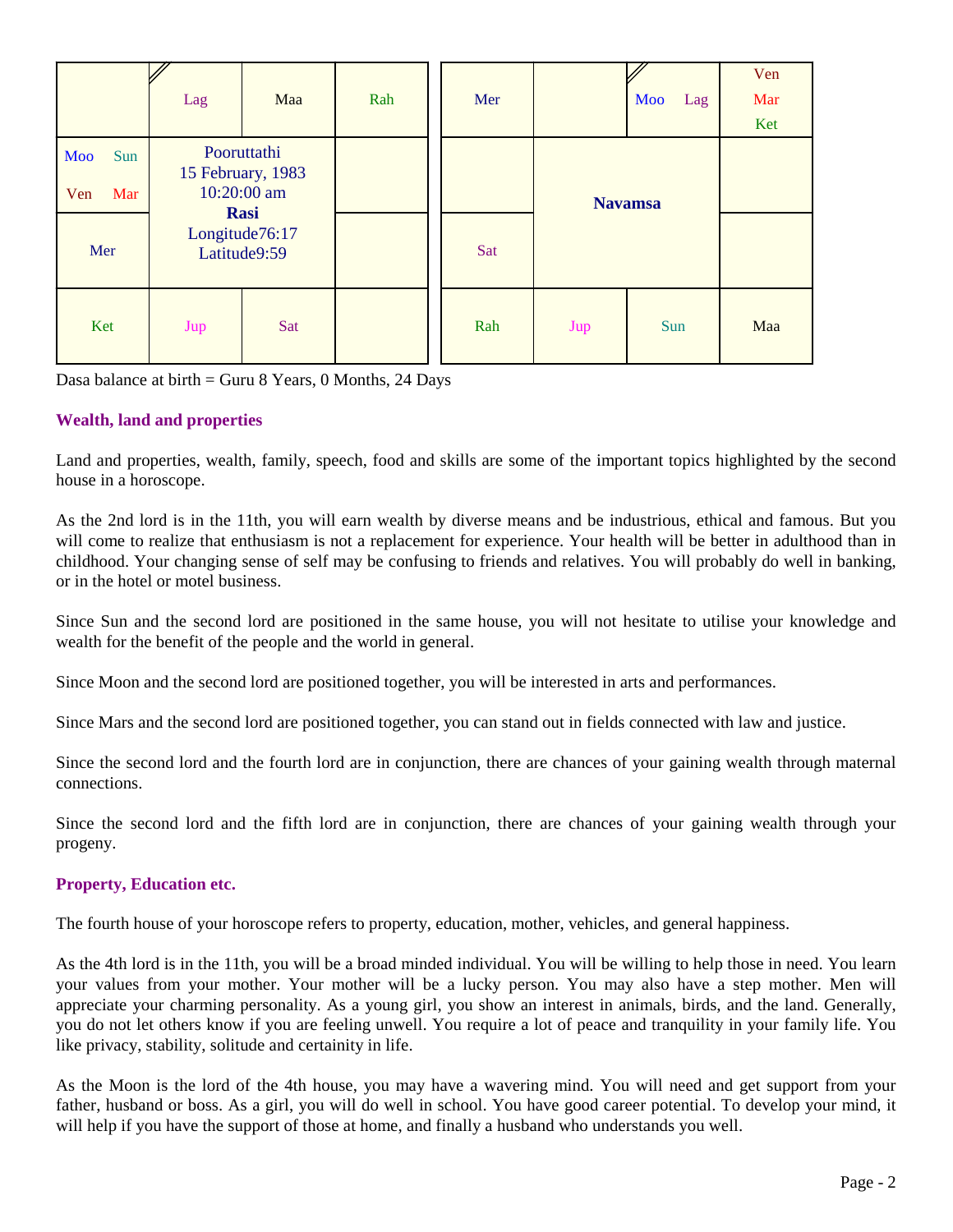Apart from the above, you should be happy to note that there is a beneficial aspect of Jupiter on the fourth house and this reduces any bad effects predicted otherwise.

## **Fortune, Prosperity, Inheritance etc.**

As the 9th lord is in the 8th, you may be separated from your father in childhood. There may be problems for your older brothers or sisters because of you. However, your parents will ensure that you have either the money, or the education to start out well in life. You will enjoy success, though you may have intermittent failures or delays. Your professional or financial destiny may not remain constant. You may change jobs, or you may even change careers. You like guessing the outcome of any situation. You are an expert in selling yourself. Although you are quite different from your brothers in motivation, character and personality, you enjoy living with them and spending time with them. You may find traditional values restrictive, and therefore you might abandon or disregard the path your family has chosen for you.

Since Ketu is found occupying the ninth, you will be fond of ostentation and exhibition. Arrogance is part of your nature. Hostility towards parents will be expressed. Generally, you are near-sighted in your approach to problems. You will have a good spouse and children.

## **Income**

The eleventh house mainly gives indications regarding income and sources of income.

As the 11th lord is in the 7th, you will look up to and receive help from your spouse's friends or family. You will have money and be able to afford to travel abroad. Your financial judgement could be worth improving. You spend money freely and to the confusion of your family. As you are tolerant and accommodating, your spouse tends to take an upper hand, and boss over you at times.

Since the Moon occupies the 11th house, you will have reliable friends. You will do well in the area of speculation. You will make money and enjoy life.

Since Sun occupies the 11th house, you will have powerful or influential friends. You will be optimistic and competent. Your father may endure difficulties. You will be long-lived.

Since Venus occupies your 11th house, you may have friends who are well placed in life. You are a romantic, and you will have happiness because of your children.

Since Mars occupies the 11th house, you should be careful before trusting your friends totally. You are cheerful and rich. Your father may give you cause for some kind of worry.

Eleventh lord is in a Kendra position. Therefore, you will be able to enjoy wealth.

## **Gem Recommendation**

Gems are wonderful creations of nature. Crystals have many special properties and find applications in scientific areas including electronics. Crystal oscillators, diodes, piezo-electric crystals etc. are examples. Gem stones are found in natural form in many shapes and colours. They differ in physical and chemical properties from one another. The stones are cut and polished to give the required beauty and shine.

From ancient times scholars have associated gems with planets, based on the colour and the effect that is produced by wearing the same. Not only the Indians but Chinese and Egyptians believed in the mystical and therapeutic qualities of gem stones.

The science of gems and astrology is now brought closer to the common man as a result of the research work done by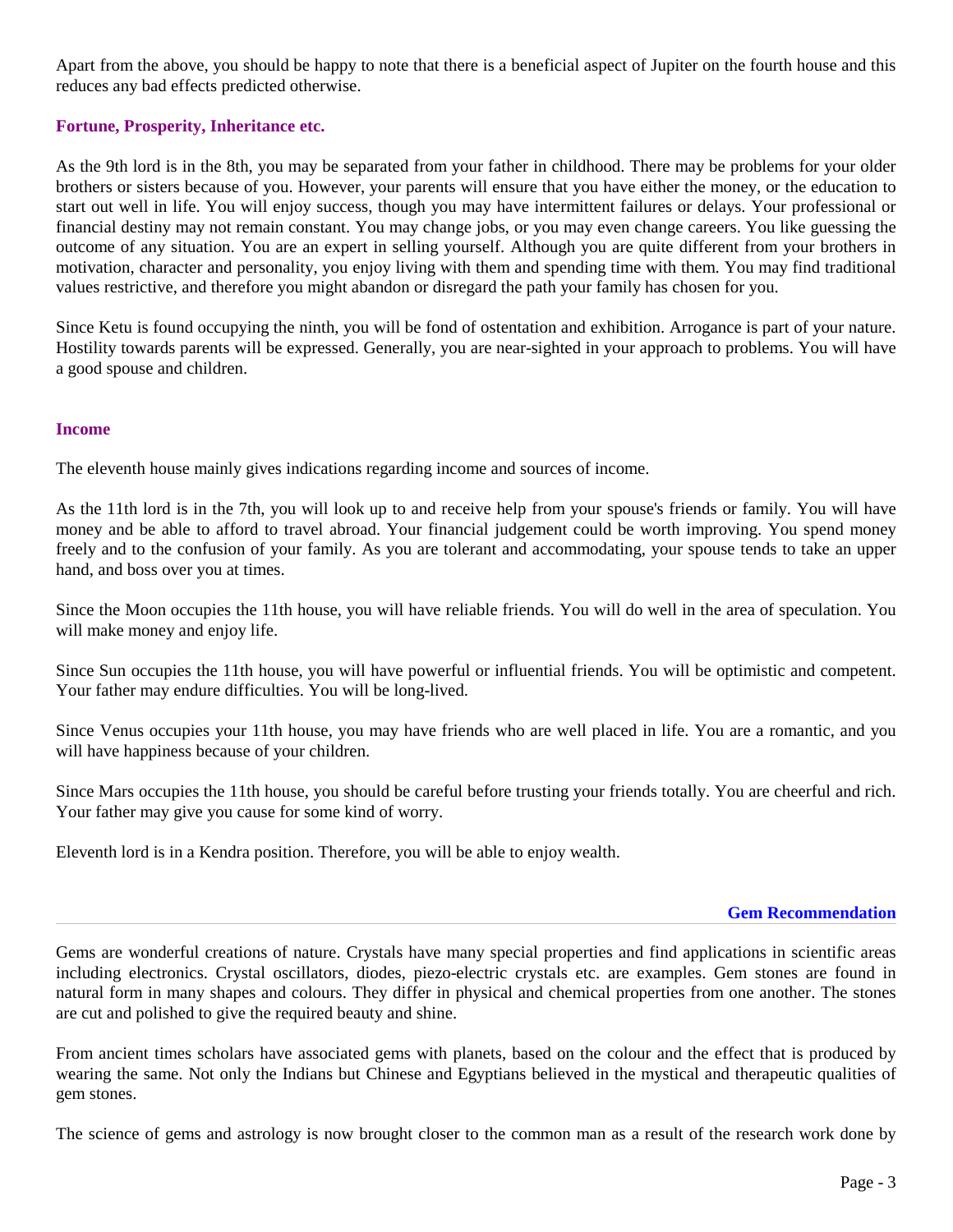# **Shadbala Table**

| <b>Moon</b>                    | <b>Sun</b>     | <b>Mercury</b> | <b>Venus</b> | <b>Mars</b> | <b>Jupiter</b> | <b>Saturn</b> |
|--------------------------------|----------------|----------------|--------------|-------------|----------------|---------------|
|                                |                |                |              |             |                |               |
| <b>Total Shadbala</b>          |                |                |              |             |                |               |
| 440.25                         | 395.10         | 508.92         | 373.73       | 359.13      | 404.33         | 474.82        |
| <b>Total Shadbala in Rupas</b> |                |                |              |             |                |               |
| 07.34                          | 06.59          | 08.48          | 06.23        | 05.99       | 06.74          | 07.91         |
| <b>Minimum Requirement</b>     |                |                |              |             |                |               |
| 06.0                           | 050            | 07.0           | 05.5         | 05.0        | 06.5           | 05.0          |
| <b>Shadbala Ratio</b>          |                |                |              |             |                |               |
| 1.22                           | 1.32           | 1.21           | 1.13         | 1.20        | 1.04           | 1.58          |
| <b>Relative Rank</b>           |                |                |              |             |                |               |
| 3                              | $\overline{c}$ | 4              | 6            |             |                |               |

## **Analysis**

The strength of planets in the horoscope is judged by the shadbala.

No planets are weak with shadbala ratio less than 1

The weakest planet is Jupiter

## **Benefic Lordships :**

Lagna lord is Mars Rasi lord is Saturn Rasi is afflicted Fifth lord is Sun Fifth lord is afflicted Ninth lord is Jupiter

## **Malefic Lordships :**

Sixth lord is Mercury Eighth lord is Mars

Gem selection is made after a careful analysis of the lorships of houses and strength of planets. 'Anukul-graha' (favourable planet) selection system is applied to find the most beneficial gem for the horoscope.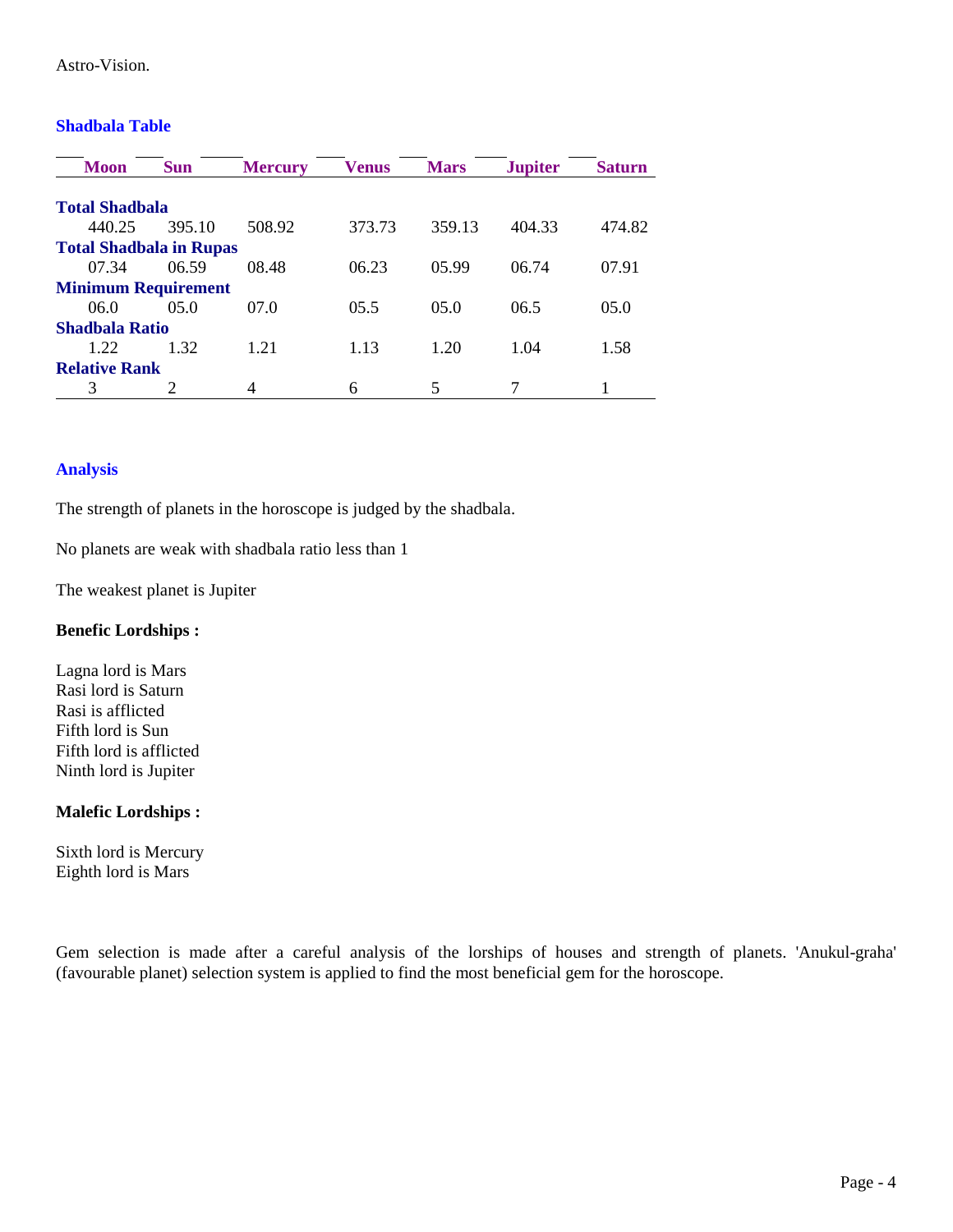**Gem Prescription 1.Planet : Jupiter Gem : Yellow Sapphire Weight in carats : 3**



Set the stone in a gold ring Wear on left hand index finger Start wearing from a Thursday, 15 minutes after sunrise

Sapphire is a variety of corundum and is found in different colours. Sapphire of yellow or golden colours are ruled by Jupiter. It has a hardness of 8. Yellow Sapphire is found in Srilanka, India, Australia and Russia. Burmese Sapphire is also very famous. Yellow Sapphire releases blue cosmic rays and is a cold gem. Golden Topaz will give results equivalent to Yellow Sapphire. So you can buy either of these two.

**2.Planet :Mars Gem :Red Coral Weight in carats :7**



Set the stone in a gold ring Wear on left hand ring finger Start wearing from a Tuesday, 15 minutes after sunrise

Coral is the skeleton of coral polyps, available in coral reefs. It occurs in many colours; but the gem variety is vivid red. Occurs in Pacific and Indian oceans. Red coral is governed by planet Mars. It filters off the malefic rays of Mars and permits only the rays which are beneficial to you. It is a hot gem.

## **Precautions**